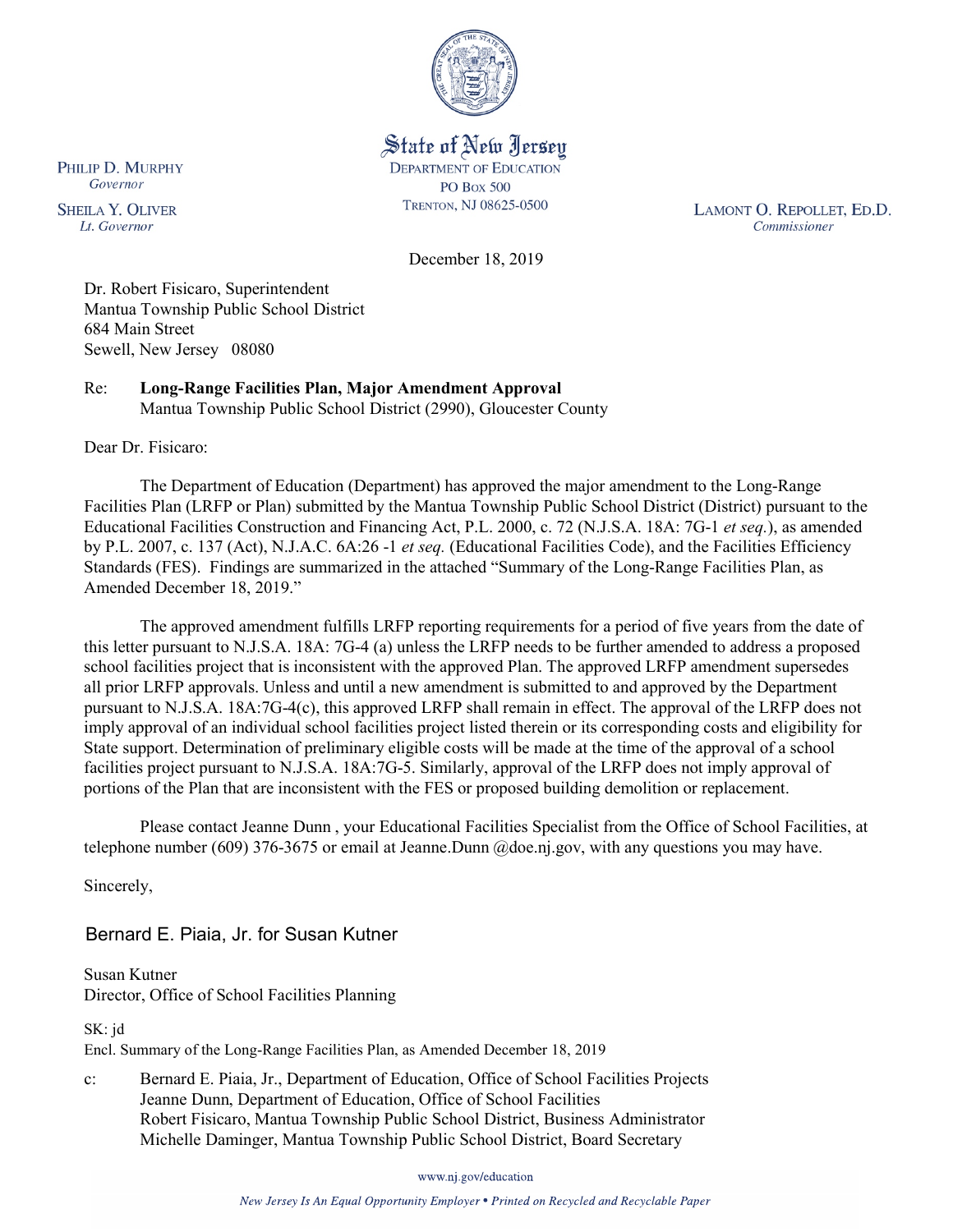# **Mantua Township Public School District (2990) Summary of the Long-Range Facilities Plan, as Amended December 18, 2019**

The Department of Education (Department) has completed its review of the major amendment to the Long-Range Facilities Plan (LRFP or Plan) submitted by the Mantua Township Public School District (District) pursuant to the Educational Facilities Construction and Financing Act, P.L. 2000, c. 72 (N.J.S.A. 18A: 7G-1 *et seq.*), as amended by P.L. 2007, c. 137 (Act), N.J.A.C. 6A:26-1 et seq. (Educational Facilities Code), and the Facilities Efficiency Standards (FES).

The following provides a summary of the District's approved amended LRFP. The summary is based on the standards set forth in the Act, the Educational Facilities Code, the FES, District-reported information in the Department's LRFP reporting system, and supporting documentation. The referenced reports in *italic* text are standard reports available on the Department's LRFP website.

### **1. Inventory Overview**

The District is classified as a Regular Operating District (ROD) for funding purposes. It provides services for students in grades SEPK, and K-6.

The District identified existing and proposed schools, sites, buildings, rooms, and site amenities in its LRFP. Table 1 lists the number of existing and proposed district schools, sites, and buildings. Detailed information can be found in the *School Asset Inventory Report* and the *Site Asset Inventory Report.*

**As directed by the Department, school facilities projects that have received initial approval by the Department and have been approved by the voters, if applicable, are represented as "existing" in the LRFP.** Approved projects that include new construction and/or the reconfiguration/reassignment of existing program space are as follows: none; but 2020 Referendum Projects included in this LRFP are forthcoming.

#### **Table 1: Number of Schools, School Buildings, and Sites**

|                                              | Existing | <b>Proposed</b> |
|----------------------------------------------|----------|-----------------|
| Number of Schools (assigned DOE school code) |          |                 |
| Number of School Buildings <sup>1</sup>      |          |                 |
| Number of Non-School Buildings <sup>2</sup>  |          |                 |
| Number of Vacant Buildings                   |          |                 |
| Number of Sites                              |          |                 |

*1 Includes district-owned buildings and long-term leases serving students in district-operated programs 2 Includes occupied district-owned buildings not associated with a school, such as administrative or utility buildings*

Based on the existing facilities inventory submitted by the District:

- Schools using leased buildings (short or long-term):  $n/a$ .
- Schools using temporary classroom units (TCUs), excluding TCUs supporting construction:  $n/a$ .
- Vacant/unassigned school buildings:  $n/a$ .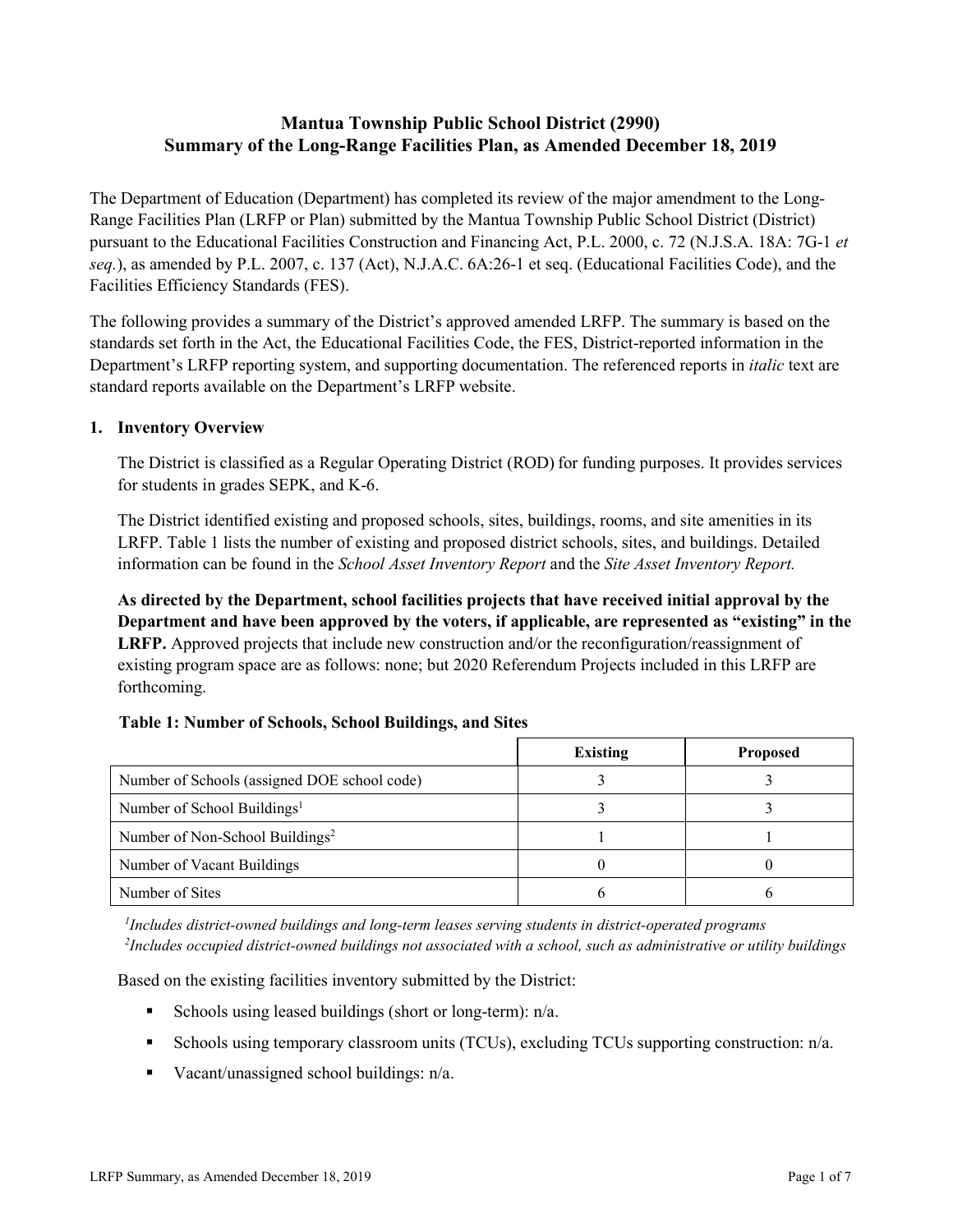**FINDINGS** The Department has determined that the proposed inventory is adequate for approval of the District's LRFP amendment. However, the LRFP determination does not imply approval of an individual school facilities project listed within the LRFP; the District must submit individual project applications for project approval.

## **2. District Enrollments**

The District determined the number of students, or "proposed enrollments," to be accommodated for LRFP planning purposes on a district-wide basis and in each school.

The Department minimally requires the submission of a standard cohort-survival projection using historic enrollment data from the Application for School State Aid (ASSA) or NJ Smart. The cohort-survival method projection method forecasts future students based upon the survival of the existing student population as it moves from grade to grade. A survival ratio of less than 1.00 indicates a loss of students, while a survival ratio of more than 1.00 indicates the class size is increasing. For example, if a survival ratio tracking first to second grade is computed to be 1.05, the grade size is increasing by 5% from one year to the next. The cohort-survival projection methodology works well for communities with stable demographic conditions. Atypical events impacting housing or enrollments, such as an economic downturn that halts new housing construction or the opening of a charter or private school, typically makes a cohort-survival projection less reliable.

**Proposed enrollments are based on a standard cohort-survival enrollment projection.** (Note that only SEPK PKers counted toward Unhoused Students, except that Table 2 below shows all PKers, even tuition students. Mantua is not a prior ECPA District; only 58 SCSE-PK are in District.) Adequate supporting documentation was submitted to the Department to justify the proposed enrollments. Table 2 provides a comparison of existing and projected enrollments. All totals include special education students.

| <b>Grades</b>                | <b>Existing Enrollments</b><br>2018-19 | <b>District Proposed Enrollments</b><br>2022-23 |
|------------------------------|----------------------------------------|-------------------------------------------------|
| PK (excl. private providers) | 121                                    | 258                                             |
| Grades K-5                   | 945                                    | 959                                             |
| Grades 6-8                   | 183                                    | 161                                             |
| Grades 9-12                  |                                        | 0                                               |
| <b>Totals K-12</b>           | 1249                                   | 1,378                                           |

#### **Table 2: Enrollments**

**FINDINGS** The Department has determined the District's proposed enrollments to be acceptable for approval of the District's LRFP amendment. The Department will require a current enrollment projection at the time an application for a school facilities project is submitted incorporating the District's most recent enrollments in order to verify that the LRFP's planned capacity is appropriate for the updated enrollments.

#### **3. District Practices Capacity**

Based on information provided in the room inventories, *District Practices Capacity* was calculated for each school building to determine whether adequate capacity is proposed for the projected enrollments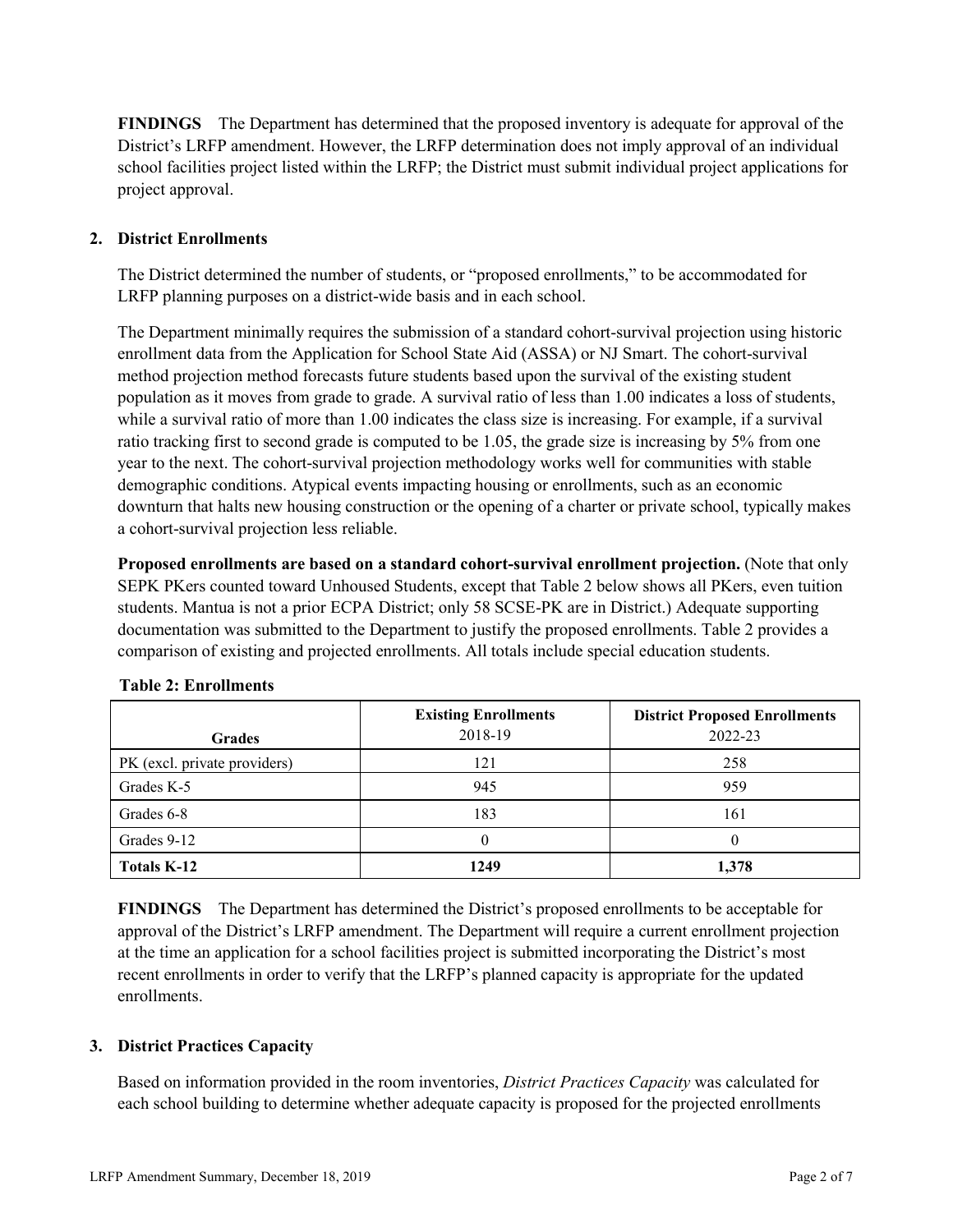based on district scheduling and class size practices. The capacity totals assume instructional buildings can be fully utilized regardless of school sending areas, transportation, and other operational issues. The calculations only consider district-owned buildings and long-term leases; short term leases and temporary buildings are excluded. A capacity utilization factor of 90% for classrooms serving grades K-8 and 85% for classrooms serving grades 9-12 is applied in accordance with the FES. No capacity utilization factor is applied to preschool classrooms.

In certain cases, districts may achieve adequate District Practices Capacity to accommodate enrollments but provide inadequate square feet per student in accordance with the FES, resulting in educational adequacy issues and "Unhoused Students." Unhoused students are considered in the "Functional Capacity" calculations used to determine potential State support for school facilities projects and are analyzed in Section 4.

Table 3 provides a summary of proposed enrollments and existing and proposed District-wide capacities. Detailed information can be found in the LRFP website reports titled *FES and District Practices Capacity Report, Existing Rooms Inventory Report, and Proposed Rooms Inventory Report.*

| <b>Grades</b>          | <b>Proposed</b><br><b>Enrollments</b> | <b>Existing</b><br><b>District</b><br><b>Practices</b><br>Capacity | <b>Existing</b><br>Deviation* | <b>Proposed</b><br><b>District</b><br><b>Practices</b><br>Capacity | <b>Proposed</b><br>Deviation* |
|------------------------|---------------------------------------|--------------------------------------------------------------------|-------------------------------|--------------------------------------------------------------------|-------------------------------|
| Elementary (PK-5)      | 1,017                                 | 1,052.00                                                           | 35.00                         | 1,098.00                                                           | 81.00                         |
| Middle $(6-8)$         | 161                                   | 176.00                                                             | 15.00                         | 176.00                                                             | 15.00                         |
| High $(9-12)$          | $\theta$                              | 0.00                                                               | 0.00                          | 0.00                                                               | 0.00                          |
| <b>District Totals</b> | 1,178                                 | 1,228.00                                                           | 50.00                         | 1,274.00                                                           | 96.00                         |

**Table 3: District Practices Capacity Analysis**

*\* Positive numbers signify surplus capacity; negative numbers signify inadequate capacity. Negative values for District Practices capacity are acceptable for approval if proposed enrollments do not exceed 100% capacity utilization.*

Considerations:

- Based on the proposed enrollments and existing room inventories, the District is projected to have inadequate capacity for the following grade groups, assuming all school buildings can be fully utilized: n/a.
- Adequate justification has been provided by the District if the proposed capacity for a school significantly deviates from the proposed enrollments. Generally, surplus capacity is acceptable for LRFP approval if additional capacity is not proposed through new construction.

**FINDINGS**The Department has determined that proposed District capacity, in accordance with the proposed enrollments, is adequate for approval of the District's LRFP amendment. The Department will require a current enrollment projection at the time an application for a school facilities project is submitted, incorporating the District's most recent Fall Enrollment Report, in order to verify that the LRFP's planned capacity meets the District's updated enrollments.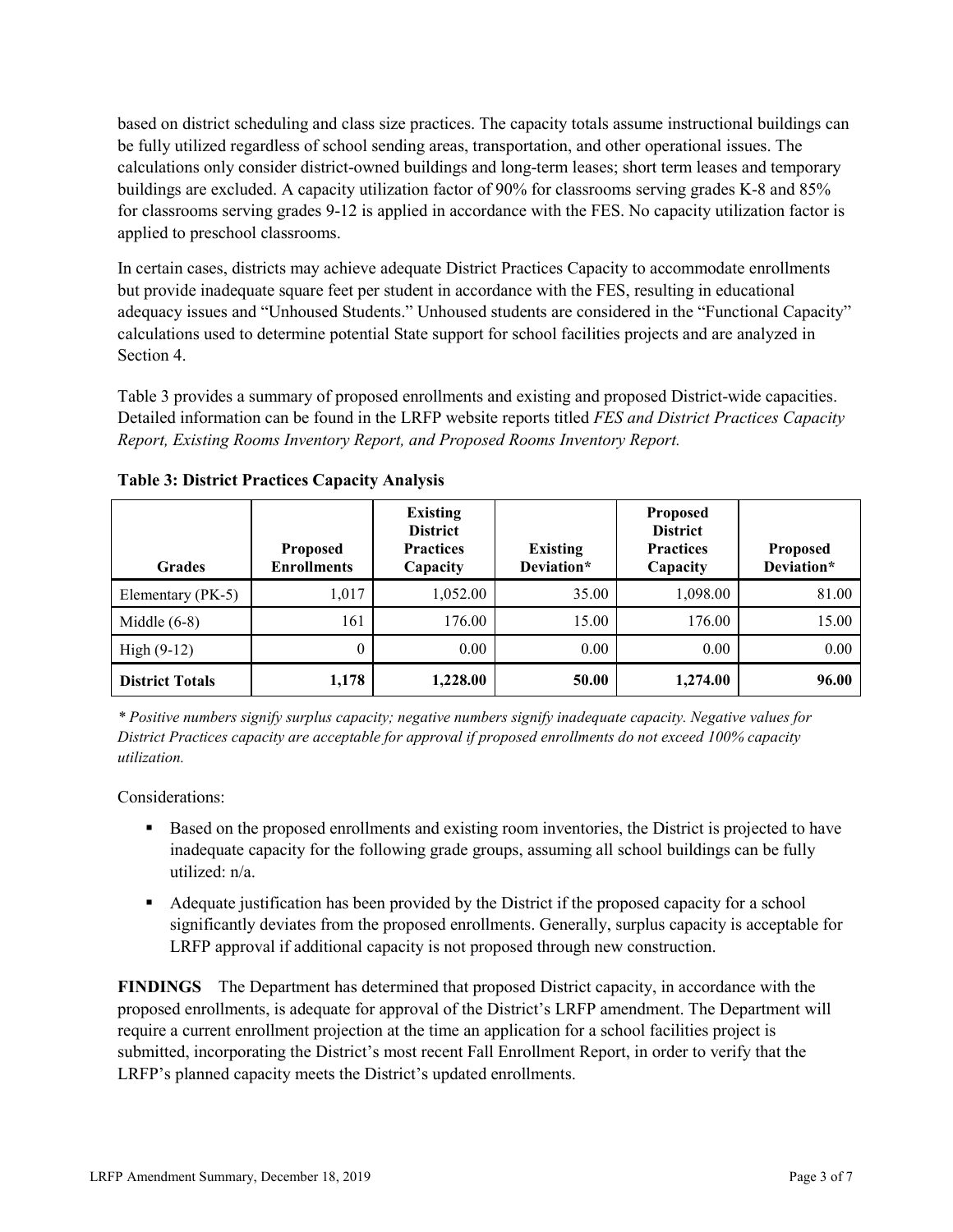### **4. New Construction Funding Eligibility**

*Functional Capacity* was calculated and compared to the proposed enrollments to provide a preliminary estimate of Unhoused Students and new construction funding eligibility.

*Functional Capacity* is the adjusted gross square footage of a school building *(total gross square feet minus excluded space)* divided by the minimum area allowance per full-time equivalent student for the grade level contained therein. *Unhoused Students* is the number of students projected to be enrolled in the District that exceeds the Functional Capacity of the District's schools pursuant to N.J.A.C. 6A:26-2.2(c). *Excluded Square Feet* includes (1) square footage exceeding the FES for any pre-kindergarten, kindergarten, general education, or self-contained special education classroom; (2) grossing factor square footage *(corridors, stairs, mechanical rooms, etc.)* that exceeds the FES allowance, and (3) square feet proposed to be demolished or discontinued from use. Excluded square feet may be revised during the review process for individual school facilities projects.

Table 4 provides a preliminary assessment of the Functional Capacity, Unhoused Students, and Estimated Maximum Approved Area for Unhoused Students for each FES grade group. The calculations exclude temporary facilities and short-term leased buildings. School buildings proposed for whole or partial demolition or reassignment to a non-school use are excluded from the calculations pending project application review. If a building is proposed to be reassigned to a different school, the square footage is applied to the proposed grades after reassignment. Buildings that are not assigned to a school are excluded from the calculations. In addition, only preschool students eligible for state funding (former ECPA students) are included. Detailed information concerning the calculations can be found in the *Functional Capacity and Unhoused Students Report* and the *Excluded Square Footage Report.*

|                                                | $PK/K-5$ | $6 - 8$  | $9-12$   | <b>Total</b> |
|------------------------------------------------|----------|----------|----------|--------------|
| PK Eligible Students/K-12 Proposed Enrollments | 1,017    | 161      | $\theta$ |              |
| FES Area Allowance (SF/student)                | 125.00   | 134.00   | 151.00   |              |
| <b>Prior to Completion of Proposed Work:</b>   |          |          |          |              |
| <b>Existing Gross Square Feet</b>              | 165,735  | 24,685   | $\theta$ | 190,420      |
| Adjusted Gross Square Feet                     | 151,089  | 23,531   | $\theta$ | 174,620      |
| <b>Adjusted Functional Capacity</b>            | 2,000.00 | 184.00   | 0.00     |              |
| Unhoused Students                              | 0.00     | 0.00     | 0.00     |              |
| Est. Max. Area for Unhoused Students           | 0.00     | 0.00     | 0.00     |              |
| <b>After Completion of Proposed Work:</b>      |          |          |          |              |
| Gross Square Feet                              | 173,865  | 24,685   | $\theta$ | 198,550      |
| New Gross Square Feet                          | 13,760   | $\theta$ | $\theta$ | 13,760       |
| Adjusted Gross Square Feet                     | 164,849  | 23,531   | $\Omega$ | 188,380      |
| <b>Functional Capacity</b>                     | 1,310.00 | 184.00   | 0.00     |              |
| Unhoused Students after Construction           | 0.00     | 0.00     | 0.00     |              |
| Est. Max. Area Remaining                       | 0.00     | 0.00     | $\theta$ |              |

**Table 4: Estimated Maximum Approved Area for Unhoused Students**

Facilities used for non-instructional or non-educational purposes are ineligible for State support under the Act. However, projects for such facilities shall be reviewed by the Department to determine whether they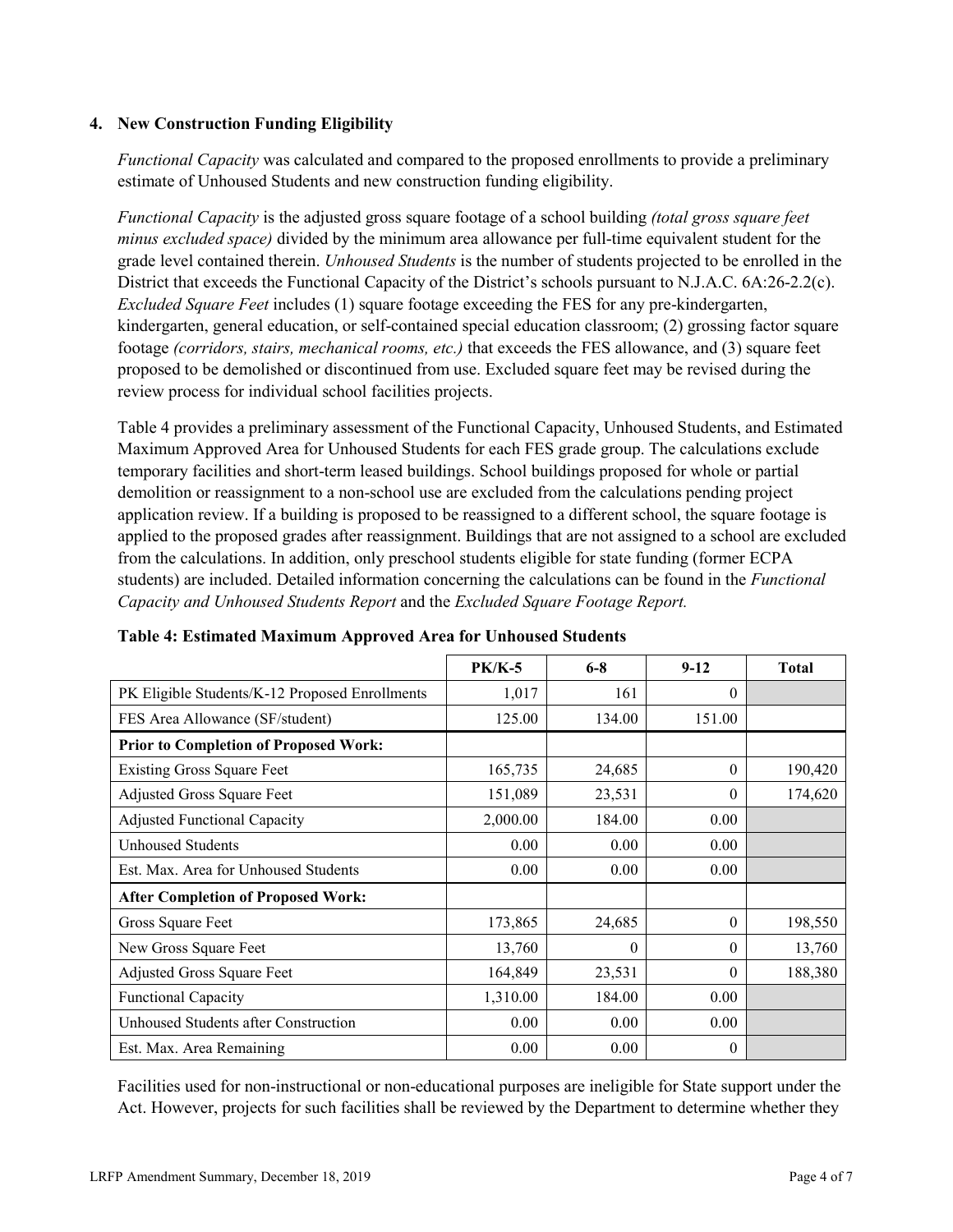are consistent with the District's LRFP and whether the facility, if it is to house students (full or part time) conforms to educational adequacy requirements. These projects shall conform to all applicable statutes and regulations.

Estimated costs represented in the LRFP by the District are for capital planning purposes only. The estimates are not intended to represent preliminary eligible costs or final eligible costs of approved school facilities projects.

Considerations:

- The District does not have approved projects pending completion, as noted in Section 1, that impact the Functional Capacity calculations.
- The Functional Capacity calculations *exclude* square feet proposed for demolition or discontinuation for the following FES grade groups and school buildings pending a feasibility study and project review: K-5 (Sewell School).
- Based on the preliminary assessment, the District has Unhoused Students prior to the completion of proposed work for the following FES grade groups: none.
- New construction is proposed for the following FES grade groups: K-5.
- **Proposed new construction exceeds the estimated maximum area allowance for Unhoused** Students prior to the completion of the proposed work for the following grade groups: K-5.
- The District, based on the preliminary LRFP assessment, will not have Unhoused Students after completion of the proposed LRFP work. If the District is projected to have Unhoused Students, adequate justification has been provided to confirm educational adequacy in accordance with Section 6 of this determination.

**FINDINGS** Functional Capacity and Unhoused Students calculated in the LRFP are preliminary estimates. Preliminary Eligible Costs (PEC) and Final Eligible Costs (FEC) will be included in the review process for specific school facilities projects. A feasibility study undertaken by the District is required if building demolition or replacement is proposed per N.J.A.C. 6A:26-2.3(b)(10).

## **5. Proposed Work**

The District assessed program space, capacity, and physical plant deficiencies to determine corrective actions. Capital maintenance, or *"system actions,"* address physical plant deficiencies due to operational, building code, and /or life cycle issues. Inventory changes, or *"inventory actions,*" add, alter, or eliminate sites, site amenities, buildings, and/or rooms.

The Act (N.J.S.A. 18A:7G-7b) provides that all school facilities shall be deemed suitable for rehabilitation unless a pre-construction evaluation undertaken by the District demonstrates to the satisfaction of the Commissioner that the structure might pose a risk to the safety of the occupants even after rehabilitation or that rehabilitation is not cost-effective. Pursuant to N.J.A.C. 6A:26-2.3(b)(10), the Commissioner may identify school facilities for which new construction is proposed in lieu of rehabilitation for which it appears from the information presented that new construction is justified, provided, however, that for such school facilities so identified, the District must submit a feasibility study as part of the application for the specific school facilities project. The cost of each proposed building replacement is compared to the cost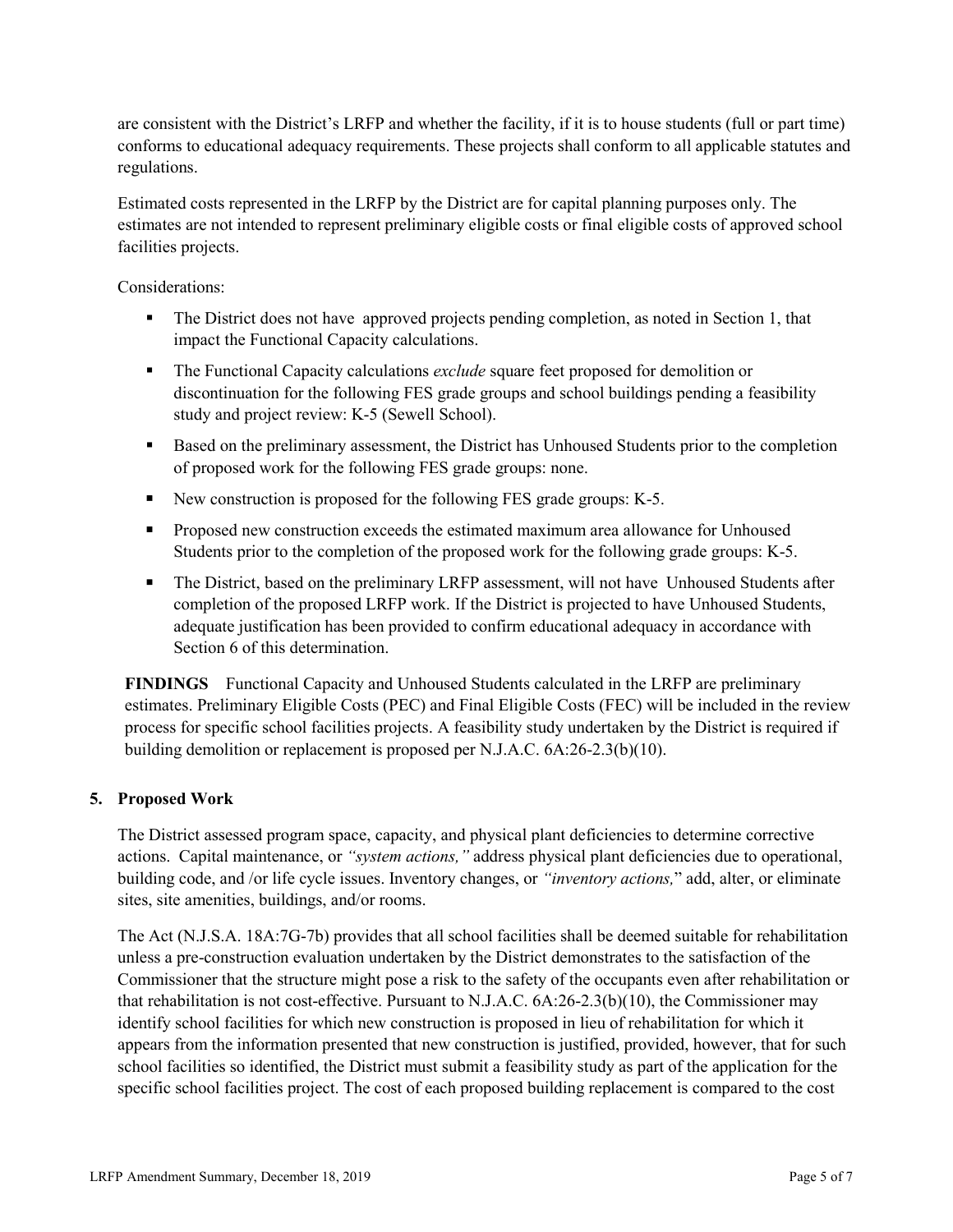of additions or rehabilitation required to eliminate health and safety deficiencies and to achieve the District's programmatic model.

Table 5 lists the scope of work proposed for each school based on the building(s) serving their student population. Proposed inventory changes are described in the LRFP website reports titled *"School Asset Inventory Report and "Proposed Room Inventory Report."* Information concerning proposed systems work, or capital maintenance can be found in the "LRFP Systems Actions Summary Report".

With the completion of the proposed work, the following schools are proposed to be eliminated: n/a; the following schools are proposed to be added: n/a.

| <b>Proposed Scope of Work</b>                                                                  | <b>Applicable Schools</b>                                                                                                            |
|------------------------------------------------------------------------------------------------|--------------------------------------------------------------------------------------------------------------------------------------|
| Renovation only (no new construction)                                                          |                                                                                                                                      |
| System actions only (no inventory actions)                                                     | Centre City ES, Mason Tomlin ES                                                                                                      |
| Existing inventory actions only (no systems actions)                                           | n/a                                                                                                                                  |
| Systems and inventory changes                                                                  | n/a                                                                                                                                  |
| <b>New construction</b>                                                                        |                                                                                                                                      |
| Building addition only (no systems or existing inventory actions)                              | n/a                                                                                                                                  |
| Renovation and building addition (system, existing inventory,<br>and new construction actions) | Sewell ES, including New Central Offices,<br>New Classrooms, New Main Office, expansion<br>of site property and parking lot/bus loop |
| New building on existing site                                                                  | n/a                                                                                                                                  |
| New building on new or expanded site                                                           | n/a                                                                                                                                  |
| Site and building disposal (in addition to above scopes)                                       |                                                                                                                                      |
| Partial building demolition                                                                    | Sewell ES                                                                                                                            |
| Whole building demolition                                                                      | n/a                                                                                                                                  |
| Site and building disposal or discontinuation of use                                           | n/a                                                                                                                                  |

#### **Table 5. School Building Scope of Work**

**FINDINGS** The Department has determined that the proposed work is adequate for approval of the District's LRFP amendment. However, Department approval of proposed work in the LRFP does not imply the District may proceed with a school facilities project. The District must submit individual project applications with cost estimates for Department project approval. Both school facilities project approval and other capital project review require consistency with the District's approved LRFP.

## **6. Proposed Room Inventories and the Facilities Efficiency Standards**

The District's proposed school buildings were evaluated to assess general educational adequacy in terms of compliance with the FES area allowance pursuant to N.J.A.C. 6A:26-2.2 and 2.3.

District schools proposed to provide less square feet per student than the FES after the completion of proposed work as indicated in Table 5 are as follows: none.

**FINDINGS** The Department has determined that the District's proposed room inventories are adequate for LRFP approval. If school(s) are proposed to provide less square feet per student than the FES area allowance, the District has provided justification indicating that the educational adequacy of the facility will not be adversely affected and has been granted an FES waiver by the Department pending project